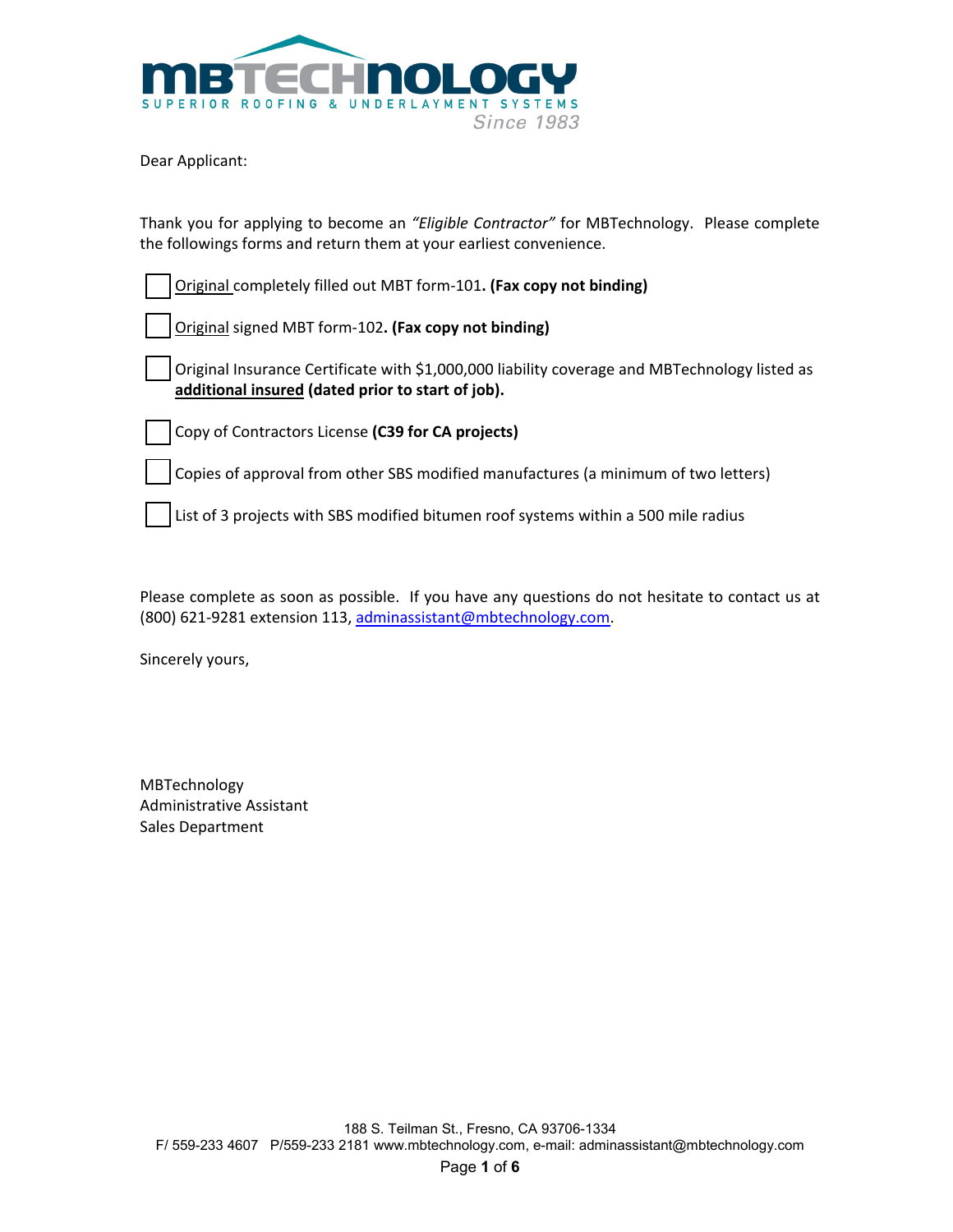

## **ELIGIBLE CONTRACTOR APPLICATION (Form MBT‐101)**

NOTE: This form must be filled out in its entirety and submitted with the required submittal data listed on back before any consideration is given to become an Eligible Contractor.

On this \_\_\_\_\_ day of \_\_\_\_\_\_\_\_\_\_\_\_\_\_\_\_, 20\_\_\_\_\_, I hereby make application to become a MBTechnology Eligible Contractor. I hereby agree to be bound by the conditions set forth in the Eligible Contractor Agreement (Form MBT‐102). COMPANY: \_\_\_\_\_\_\_\_\_\_\_\_\_\_\_\_\_\_\_\_\_\_\_\_\_\_\_\_\_\_\_\_\_\_ OWNER: \_\_\_\_\_\_\_\_\_\_\_\_\_\_\_\_\_\_\_\_\_\_\_\_\_\_\_\_\_\_\_\_\_\_ ADDRESS: \_\_\_\_\_\_\_\_\_\_\_\_\_\_\_\_\_\_\_\_\_\_\_\_\_\_\_\_\_\_\_\_\_\_\_ PHONE:\_\_\_\_\_\_\_\_\_\_\_\_\_\_\_\_\_\_\_\_\_\_\_\_\_\_\_\_\_\_\_\_\_\_\_ CITY: \_\_\_\_\_\_\_\_\_\_\_\_\_\_\_\_\_\_\_\_\_\_\_\_\_\_\_\_\_\_\_\_\_\_\_\_\_\_\_ STATE: \_\_\_\_\_\_\_\_ ZIP: \_\_\_\_\_\_\_\_\_\_\_\_\_\_\_\_\_\_\_\_\_\_\_ \_\_\_ Years in Commercial Roofing \_\_\_ Years Total Roofing Experience \_\_\_ Years Under Present Firm Name \_\_\_ Journeymen Employees Name of Current Foreman: \_\_\_\_\_\_\_\_\_\_\_\_\_\_\_\_\_\_\_\_\_\_\_\_\_\_\_\_\_\_\_ Briefly outline your personal roofing experience and the systems with which you and your personnel are familiar (BUR, EPDM, PVC, PID, Modified Bitumen, etc.). Indicate other manufacturers for whom you are qualified to do factory warranty work: Manufacturer:\_\_\_\_\_\_\_\_\_\_\_\_\_\_\_\_\_\_\_\_\_\_\_\_\_\_\_\_\_\_\_\_ System:\_\_\_\_\_\_\_\_\_\_\_\_\_\_\_\_\_\_\_\_\_\_\_\_\_\_\_\_\_\_\_\_\_\_\_ Manufacturer:\_\_\_\_\_\_\_\_\_\_\_\_\_\_\_\_\_\_\_\_\_\_\_\_\_\_\_\_\_\_\_\_ System:\_\_\_\_\_\_\_\_\_\_\_\_\_\_\_\_\_\_\_\_\_\_\_\_\_\_\_\_\_\_\_\_\_\_\_ Manufacturer: etc. and the system: etc. and system: etc. and system: etc. and system: etc. and a system: etc. a

Provide information on any current litigation involving your company, or that which as been settled out of court, or that which involved a court judgment relative to workmanship or application of roofing systems:

If your firm has ever failed to complete a construction contract please provide information:

Manufacturer:\_\_\_\_\_\_\_\_\_\_\_\_\_\_\_\_\_\_\_\_\_\_\_\_\_\_\_\_\_\_\_\_ System:\_\_\_\_\_\_\_\_\_\_\_\_\_\_\_\_\_\_\_\_\_\_\_\_\_\_\_\_\_\_\_\_\_\_\_

| <b>DISTRIBUTOR REFERENCES:</b> |            |                        |  |  |  |  |
|--------------------------------|------------|------------------------|--|--|--|--|
| <b>Name Suppliers</b>          | City/State | Phone (Contact Person) |  |  |  |  |
|                                |            |                        |  |  |  |  |
| 1.                             |            |                        |  |  |  |  |
|                                |            |                        |  |  |  |  |
| 2.                             |            |                        |  |  |  |  |
|                                |            |                        |  |  |  |  |
| 3.                             |            |                        |  |  |  |  |
|                                |            |                        |  |  |  |  |

188 S. Teilman St., Fresno, CA 93706-1334 F/ 559-233 4607 P/559-233 2181 www.mbtechnology.com, e-mail: adminassistant@mbtechnology.com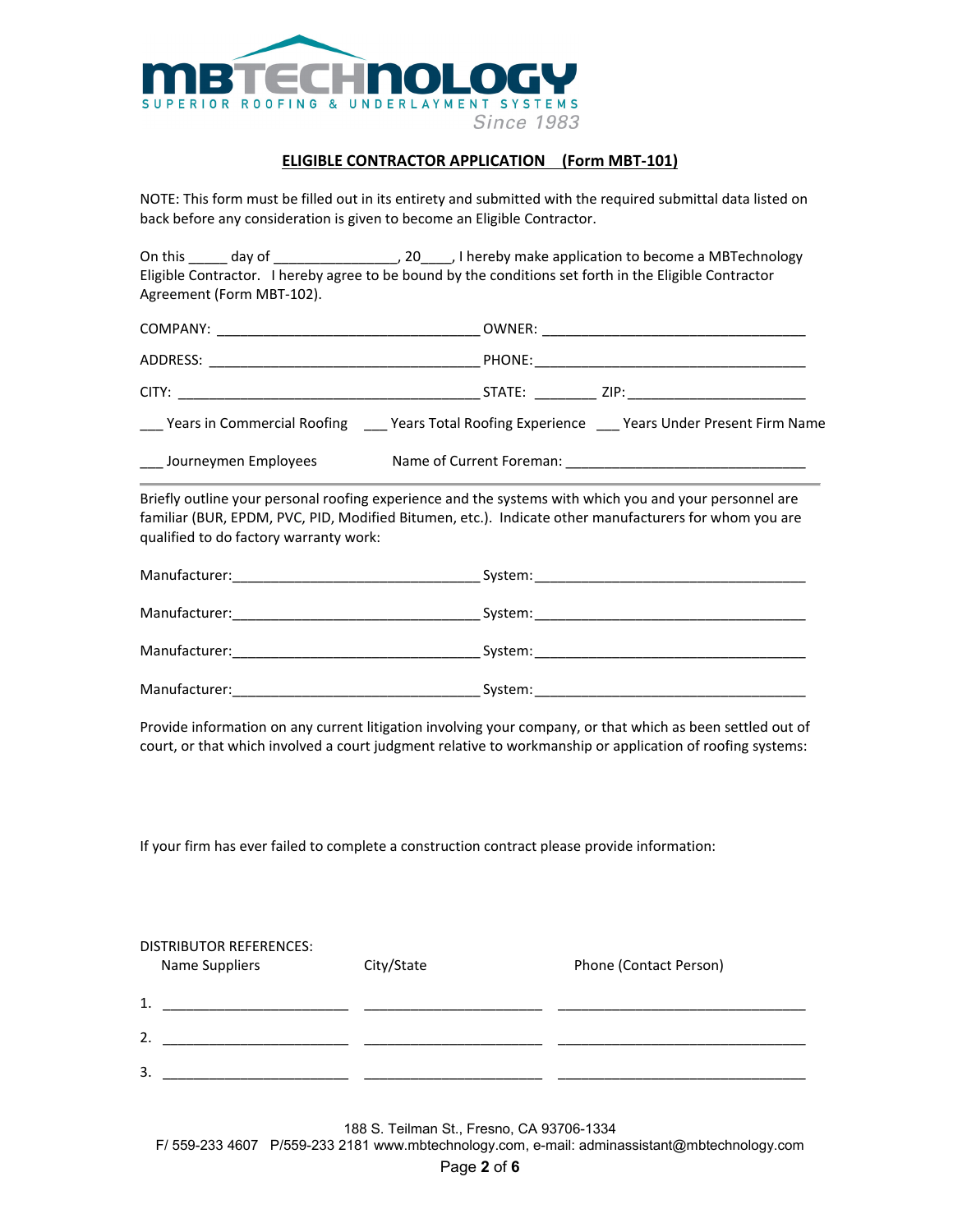

# **List three (3) jobs which your firm installed using an SBS modified bitumen roofing system.**

| Job Name:<br><u> 1989 - Johann Stein, marwolaethau a bhann an t-Amhair an t-Amhair an t-Amhair an t-Amhair an t-Amhair an t-A</u> |                                                      |  |  |  |
|-----------------------------------------------------------------------------------------------------------------------------------|------------------------------------------------------|--|--|--|
| Owner:                                                                                                                            |                                                      |  |  |  |
| <u>____________________________</u> State: ___________ Phone: _____________________________<br>City:                              |                                                      |  |  |  |
| Installation Method: <b>C</b> Hot                                                                                                 | ( )Torch ( )Cold Applied                             |  |  |  |
|                                                                                                                                   |                                                      |  |  |  |
|                                                                                                                                   |                                                      |  |  |  |
|                                                                                                                                   |                                                      |  |  |  |
| Job Name:                                                                                                                         |                                                      |  |  |  |
| Owner:                                                                                                                            |                                                      |  |  |  |
| City:                                                                                                                             |                                                      |  |  |  |
|                                                                                                                                   | Installation Method: ( )Hot ( )Torch ( )Cold Applied |  |  |  |
|                                                                                                                                   |                                                      |  |  |  |
|                                                                                                                                   |                                                      |  |  |  |
|                                                                                                                                   |                                                      |  |  |  |
| Job Name:<br><u> 1989 - Johann John Harry Harry Harry Harry Harry Harry Harry Harry Harry Harry Harry Harry Harry Harry Harry</u> |                                                      |  |  |  |
| Owner:                                                                                                                            |                                                      |  |  |  |
| City:                                                                                                                             |                                                      |  |  |  |
| Installation Method:                                                                                                              | Cald Applied<br>$\bigcup$ Hot                        |  |  |  |
|                                                                                                                                   |                                                      |  |  |  |
|                                                                                                                                   |                                                      |  |  |  |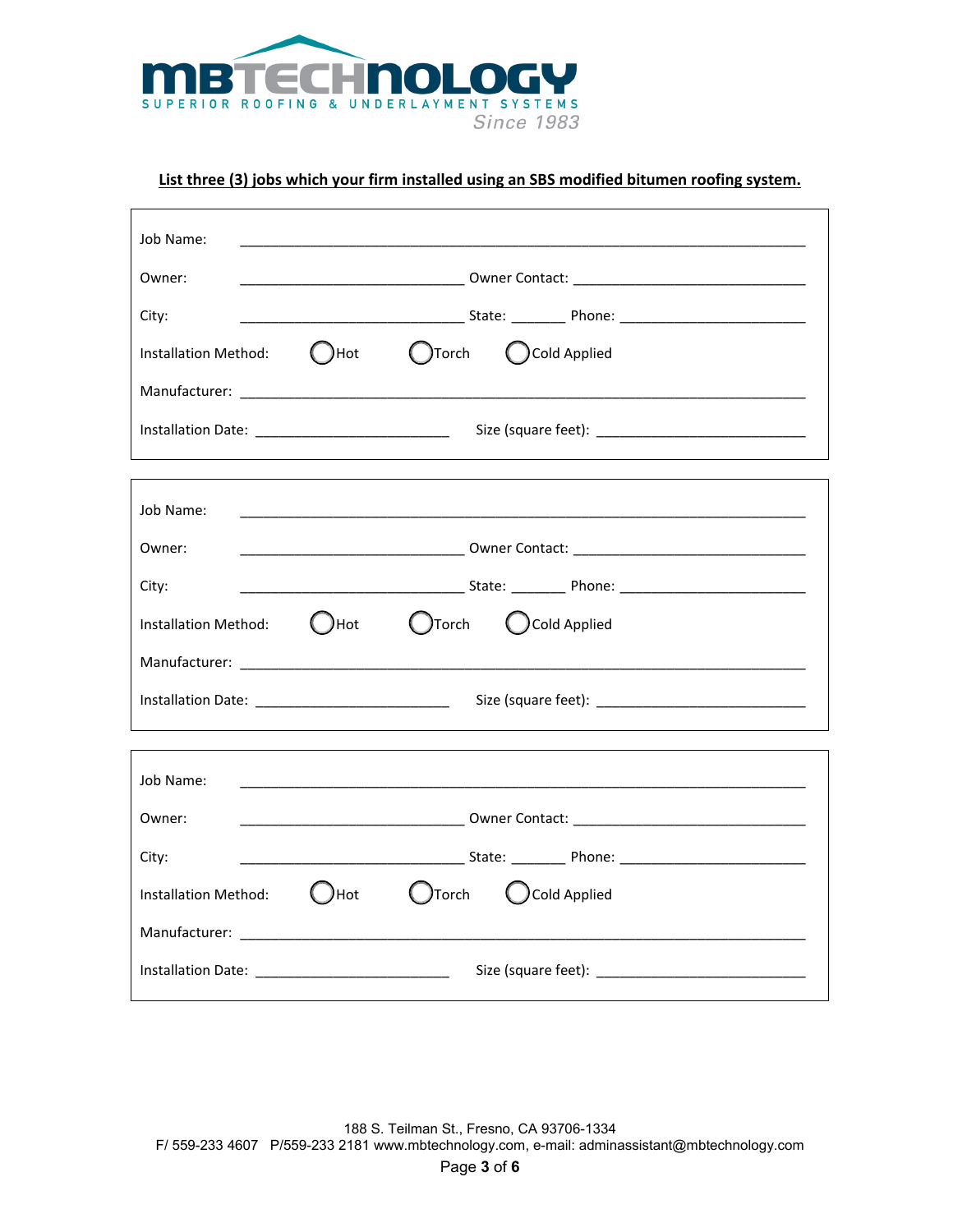

#### **CONTRACTORS SUBMITTALS** (Necessary to complete processing)

- 1. Copy of Liability Insurance Certificate
- 2. Copy of Contractors License
- 3. Signed for MBT‐102

## **THIS SIGNATURE AUTHORIZES RELEASE OF INFORMATION NECESSARY TO COMPLETE REFERENCE/CREDIT VERIFICATIONS.**

|                    | Title: |       |  |
|--------------------|--------|-------|--|
| Insurance Carrier: |        |       |  |
|                    |        |       |  |
| Signature          | Title: | Date: |  |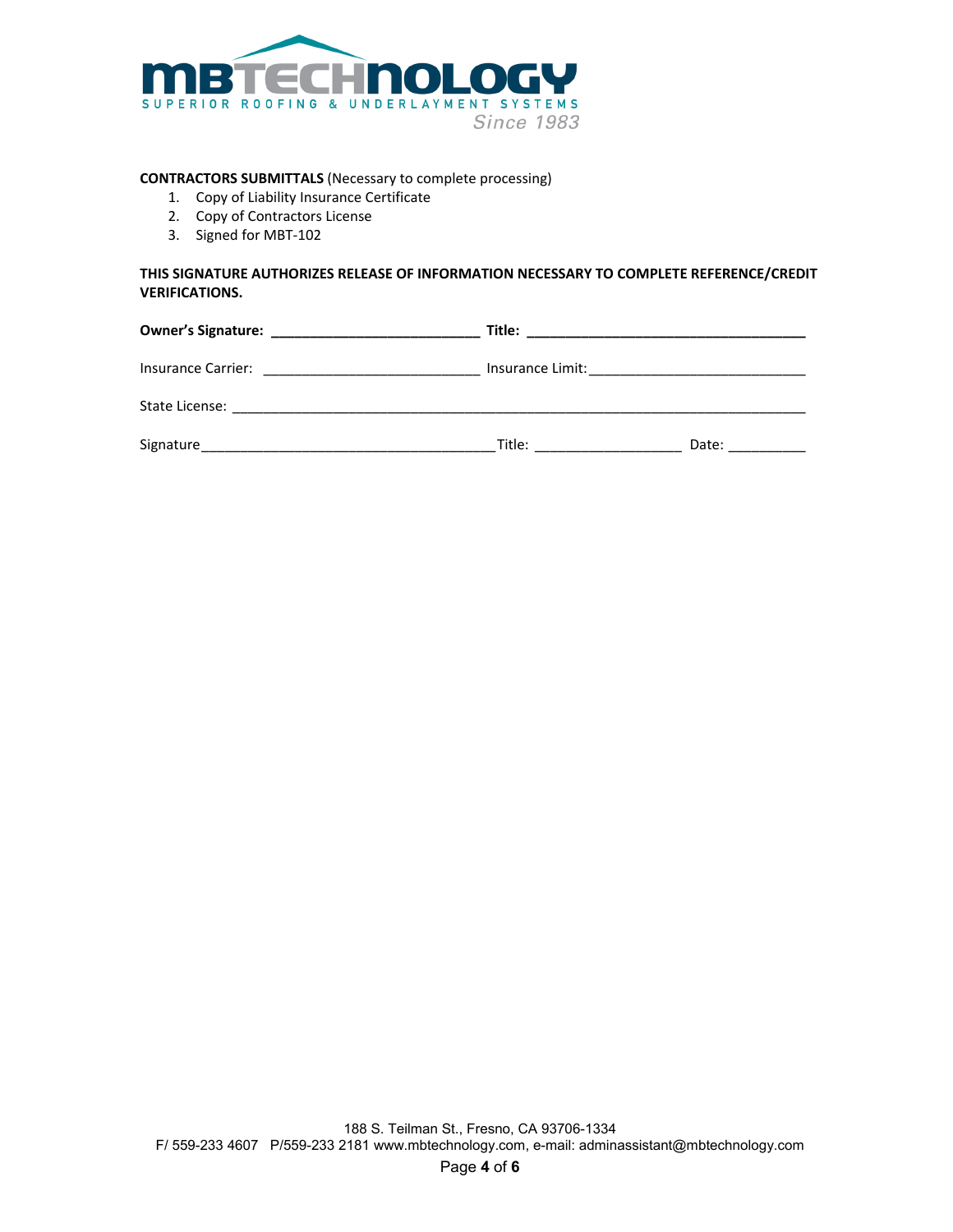

### **MBTechnology Eligible Roofer Agreement (Form MBT‐102)**

We agree that, after the signing of this agreement and successfully completing all qualification requirements, you will be deemed an MBTechnology (MBT) Eligible Roofer during the term of this agreement. Eligible Roofer designation is based upon satisfactory qualification in the application of MBT's roofing materials. As an Eligible Roofer, you will be entitled to apply to MBT for the issuance of MBT's standard material and/or material and workmanship guarantees. MBT reserves the right to refuse to issue any such guarantee when its written specifications and recommendations are not followed or if you don't comply with your obligation under this agreement. In recognition of the value to you of being an MBT Eligible Roofer, you agree to fulfill certain obligations and responsibilities as follows:

- 1. You agree to advise us of your need for MBT guarantee at least two weeks prior to your commencement of work on the subject project and to provide us with the documentation and pay the appropriate charges in the manner and as detailed in Forms MBT‐103 and MBT‐107, copies of which are attached hereto, and any revisions thereto which may be provided to you in the future.
- 2. You agree that on any roof for which you will seek an MBT guarantee, you will perform your work in a skilled and workmanlike manner and will apply the MBT's products in strict conformity to the procedures, specifications and recommendations detailed in the MBT's roofing specification book current at the time of application, which procedures, specifications and recommendations are incorporated herein by this reference. Any deviation from MBT' written procedures, specifications and recommendations shall require prior written approval from MBT's Technical Department.
- 3. Upon request, and at MBT's sole discretion, you will permit and assist MBT representatives to inspect the roof application and take samples during or shortly after application. You agree to promptly correct at your sole cost and expense any instances or methods of improper installation, including failure to apply the MBT's products in strict conformity with the MBT's specifications as requested by the MBT Technical Department representative upon any such inspection. However, any inspection by MBT as described in this paragraph shall be at MBT's sole discretion, and MBT shall not be obligated to perform any such inspection.
- 4. You agree to perform at your sole cost and expense any repairs discovered within two years of completion of your work on any roof for which MBT issues a guarantee pursuant to this agreement. Such repairs include, but are not limited to, slippage or buckling of the flashings, and any blistering on non‐adherence of membrane or roofing materials to each other or to any roofing surface. Issuance of a warranty by MBT does not constitute waiver of any liability to comply with MBT's procedures, specifications and recommendations, even if such defects are discoverable upon reasonable inspection at or before the time of issuance of the warranty. Further, as to any defects discovered or reported later than two years following completion of your work, you agree to be responsible for any such repairs as may be necessary resulting from your improper installation (including installation which is not strict conformity with MBT's specifications) as to which complaints are made or inspections reveal to be necessary.
- 5. You must secure and maintain at your own expense insurance policies with general liability coverage of not less than \$1,000,000 per person and \$1,000,000 combined single limit per accident for bodily injury, and property damage coverage of \$1,000,000 naming you and MBT as a named or additional insured against any loss, liability or expense whatsoever, including without limitation, workers' compensation, personal injury, fire, theft, death or property damage, arising or occurring out of or in connection with your work. You shall furnish MBT with certificates evidencing such insurance, and such certificates shall provide for at least 30 days prior written notice by the carrier to MBT of any cancellation or material changes in any policy.

F/ 559-233 4607 P/559-233 2181 www.mbtechnology.com, e-mail: adminassistant@mbtechnology.com